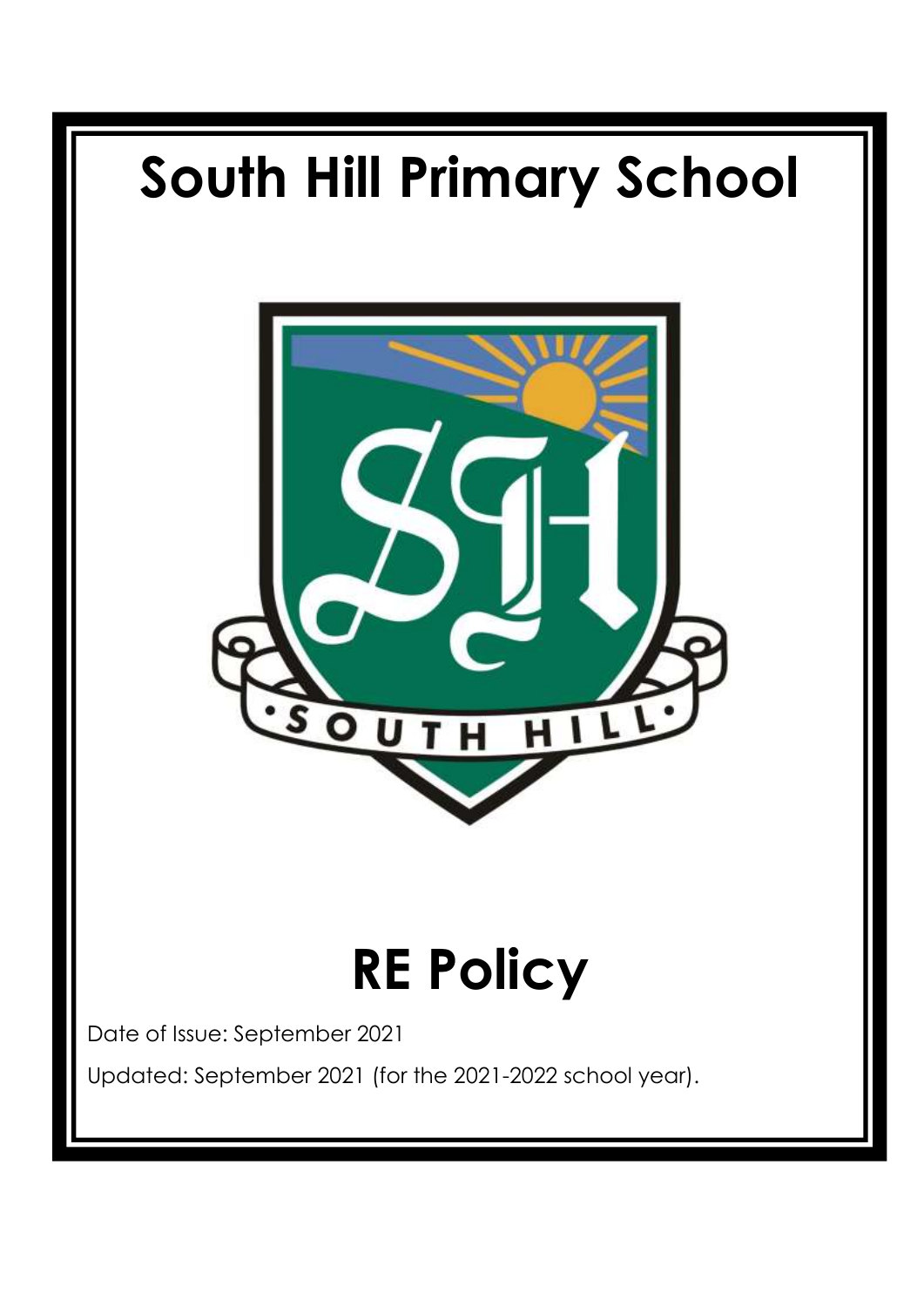# **RE Policy - Discovery RE**

| Name of school              | South Hill Primary School  |
|-----------------------------|----------------------------|
|                             |                            |
|                             |                            |
| Date of policy              |                            |
|                             | September 2021             |
| Member of staff responsible |                            |
|                             | Lisa Clare & Emily Kemplen |
| Review date                 | September 2022             |
|                             |                            |

### **Introduction**

Religious Education is unique in the school curriculum in that it is neither a core subject nor a foundation subject but the 1988 Education Act states that 'Religious Education has equal standing in relation to core subjects of the National Curriculum in that it is compulsory for all registered pupils'.

Religious Education is taught in our school because it makes:

"a major contribution to the education of children and young people. At its best, it is intellectually challenging and personally enriching. It helps young people develop beliefs and values, and promotes the virtues of respect and empathy, which are important in our diverse society. It fosters civilised debate and reasoned argument, and helps pupils to understand the place of religion and belief in the modern world". (RE: realising the potential, Ofsted 2013).

This fits with our school ethos of 'Building character, learning together'.

**South Hill** is a state school. We deliver RE in line with the Locally Agreed Syllabus of Hertfordshire. We use the Discovery RE programme as our scheme of work.

This RE policy is informed by current national guidance:

- RE in English Schools: Non-statutory guidance 2010 (https://www.gov.uk/government/uploads/system/uploads/attachment\_data/file/190260/ DCSF-00114-2010.pdf)
- RE : realising the potential Ofsted 2013 (*www.ofsted.gov.uk/resources/[religious-education](http://www.ofsted.gov.uk/resources/religious-education-realising-potential)realising-[potential\)](http://www.ofsted.gov.uk/resources/religious-education-realising-potential)*
- A Curriculum Framework for RE in England, REC 2013 [\(http://resubjectreview.recouncil.org.uk/re-review-report\)](http://resubjectreview.recouncil.org.uk/re-review-report)

### **The aims of our RE, using the Discovery RE Scheme of Work**

Discovery RE meets the requirements of our locally agreed syllabus (*or the curriculum you are following if an Academy*) and is aligned to the non- statutory guidance described above.

By following Discovery RE at South Hill school we intend that Religious Education will:-

- **adopt an enquiry- based approach** as recommended by Ofsted, beginning with the children's own life experience before moving into learning about and from religion.
- **provoke challenging questions** about the meaning and purpose of life, beliefs, the self, and issues of right and wrong, commitment and belonging. It develops pupils' knowledge and understanding of Christianity, other principal religions, and religious traditions that examine these questions, fostering personal reflection and spiritual development.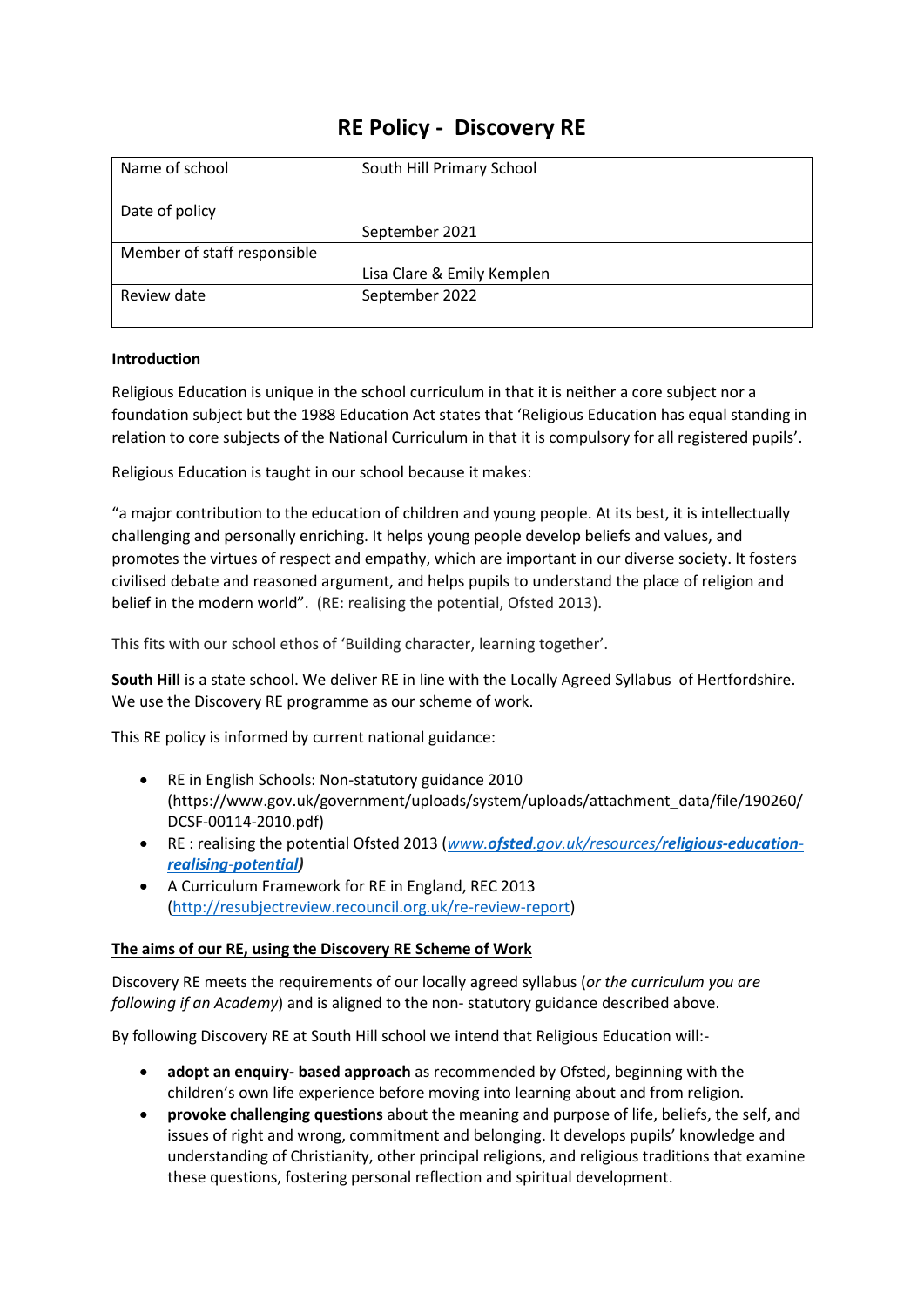- **encourage pupils to explore their own beliefs** (religious or non-religious), in the light of what they learn, as they examine issues of religious belief and faith and how these impact on personal, institutional and social ethics; and to express their responses.
- **enable pupils to build their sense of identity and belonging**, which helps them flourish within their communities and as citizens in a diverse society.
- **teach pupils to develop respect for others**, including people with different faiths and beliefs, and helps to challenge prejudice.
- **prompt pupils to consider their responsibilities** to themselves and to others, and to explore how they might contribute to their communities and to wider society. It encourages empathy, generosity and compassion.
- **develop a sense of awe, wonder and mystery.**
- **nurture children's own spiritual development.**

### **Discovery RE Content**

Discovery RE covers all areas of RE for the primary phase, Christianity plus one other religion is taught in each year group. The grid below shows specific enquiries for each year group.

### **Foundation Stage 2:**

| <b>Discovery Enquiry</b>        | <b>Religions studied:</b>              |
|---------------------------------|----------------------------------------|
| What makes people special?      | Christianity, Judaism                  |
| What is Christmas               | Christianity                           |
| How do people celebrate?        | Islam/Judaism                          |
| What is Easter?                 | Christianity                           |
| What can we learn from stories? | Christianity, Islam, Hinduism, Sikhism |
| What makes people special?      | Christianity, Islam, Judaism.          |

### **Year 1:**

| <b>Discovery Enquiry</b>                                                                                     | <b>Religions</b><br>studied: |
|--------------------------------------------------------------------------------------------------------------|------------------------------|
| Does God want Christians to look after the world?                                                            | Christianity                 |
| What gift might Christians in my town have given Jesus if he had been born here<br>rather than in Bethlehem? | Christianity                 |
| Was it always easy for Jesus to show friendship?                                                             | Christianity                 |
| Why was Jesus welcomed like a king or celebrity on Palm Sunday?                                              | Christianity                 |
| Is Shabbat important to Jewish children?                                                                     | Judaism                      |
| Are Rosh Hashanah and Yom Kippur important to Jewish children?                                               | Judaism                      |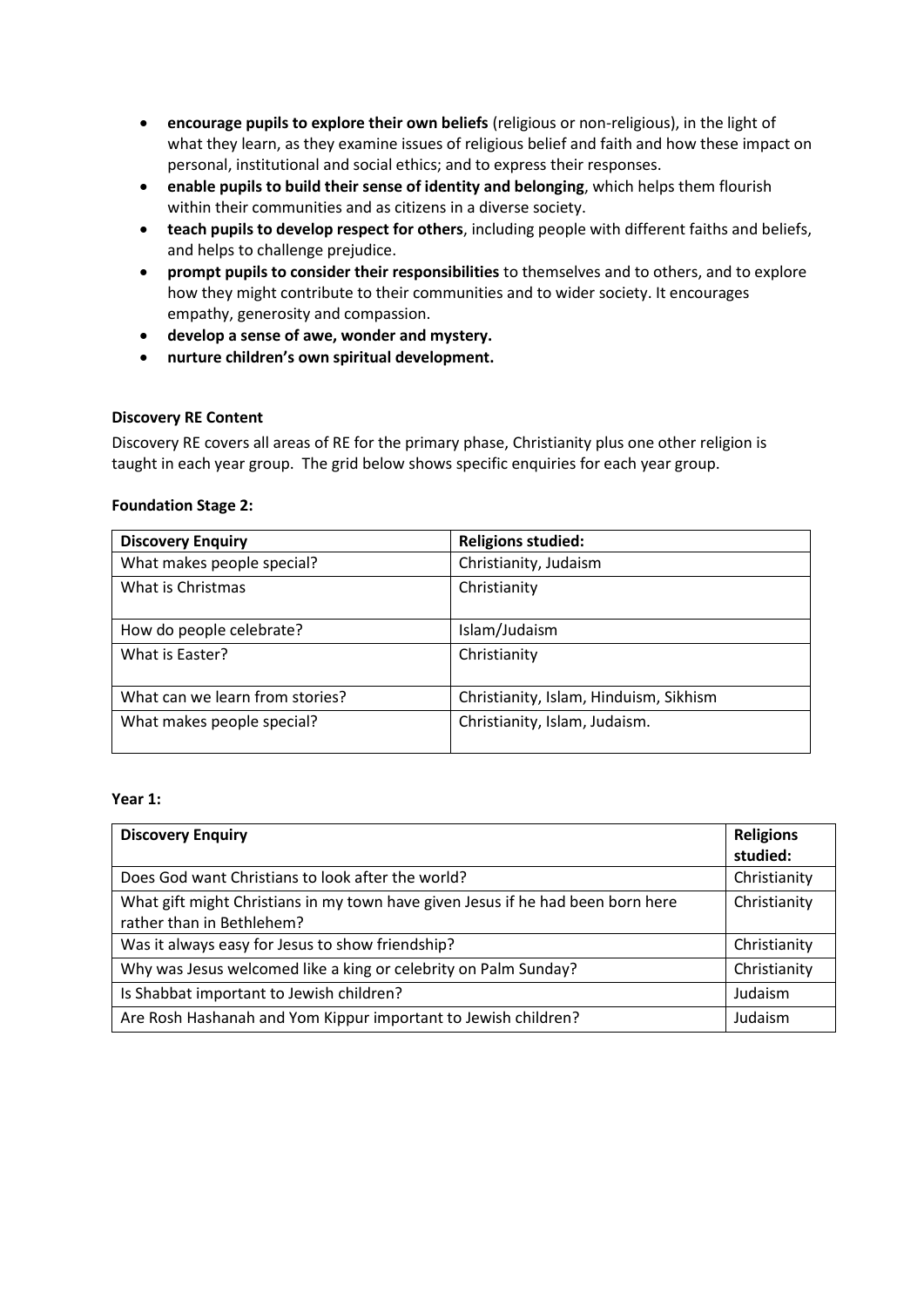**Year 2:**

| <b>Discovery Enquiry</b>                                                              | <b>Religions</b><br>studied |
|---------------------------------------------------------------------------------------|-----------------------------|
| Is it possible to be kind to everyone all of the time?                                | Christianity                |
| Why do Christians believe God gave Jesus to the world?                                | Christianity                |
| How important is it for Jewish people to do what God asks them to do?                 | Judaism                     |
| How important is it to Christians that Jesus came back to life after His crucifixion? | Christianity                |
| How special is the relationship Jews have with God?                                   | Judaism                     |
| What is the best way for a Jew to show commitment to God?                             | Judaism                     |

### **Year 3:**

| <b>Discovery Enquiry</b>                                                                   | <b>Religions</b><br><b>Studied</b> |
|--------------------------------------------------------------------------------------------|------------------------------------|
| Does joining the Khalsa make a person a better Sikh?                                       | Sikhism                            |
| Has Christmas lost its true meaning?                                                       | Christianity                       |
| Could Jesus really heal people? Were these miracles or is there some other<br>explanation? | Christianity                       |
| What is "good" about Good Friday?                                                          | Christianity                       |
| Do Sikhs this it is important to share?                                                    | Sikhism                            |
| What is the best way for a Sikh to show commitment to God?                                 | Sikhism                            |

# **Year 4:**

| <b>Discovery Enquiry</b>                                                      | <b>Religions studied</b> |
|-------------------------------------------------------------------------------|--------------------------|
| Is it possible for everyone to be happy?                                      | <b>Buddhism</b>          |
| What is the most significant part of the nativity story for Christians today? | Christianity             |
| Can the Buddha's teachings make the world a better place?                     | <b>Buddhism</b>          |
| Is forgiveness always possible for Christians?                                | Christianity             |
| What is the best way for a Buddhist to lead a good life?                      | <b>Buddhism</b>          |
| Do people need to go to church to show they are Christians?                   | Christianity             |

# **Year 5:**

| <b>Discovery Enquiry</b>                                                 | <b>Religions studied</b> |
|--------------------------------------------------------------------------|--------------------------|
| What is the best way for a Hindu to show commitment to God?              | Hinduism                 |
| Is the Christmas story true?                                             | Christianity             |
| How can Brahman be everywhere and in everything?                         | Hinduism                 |
| How significant is it for Christians to believe God intend Jesus to die? | Christianity             |
| Do beliefs in Karma, Samsara and Moksha help Hindus lead better lives?   | Hinduism                 |
| What is the best way for Christian to show commitment to God?            | Christianity             |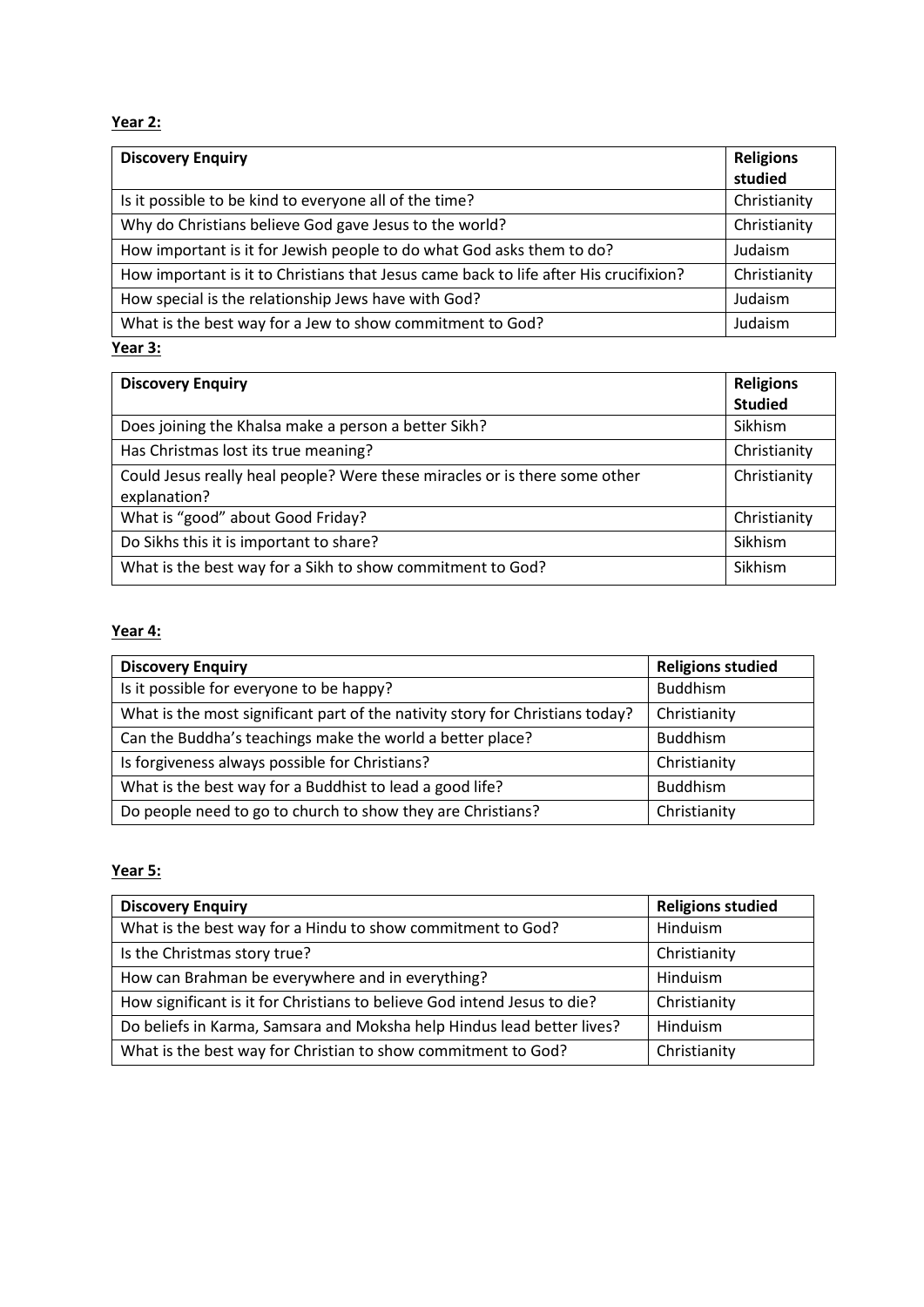**Year 6:**

| <b>Discovery Enquiry</b>                                                     | <b>Religions studied</b> |
|------------------------------------------------------------------------------|--------------------------|
| What is the best way for a Muslim to show commitment to God?                 | Islam                    |
| Do Christmas celebrations and traditions help Christians understand who      | Christianity             |
| Jesus was and why he was born?                                               |                          |
| Is anything ever eternal?                                                    | Christianity             |
| Is Christianity still a strong religion 2000 years after Jesus was on Earth? | Christianity             |
| Does belief in Akhirah (life after death) help Muslims lead good lives?      | Islam                    |
| (Double unit)                                                                |                          |

### **How is RE organised in this school?**

Discovery RE brings together learning about and from religion, questioning and spiritual development in a comprehensive scheme of learning. Teaching strategies are varied and are mindful of preferred learning styles and the need for differentiation. Each enquiry starts from the children's own life experiences using these as a bridge into the investigation of the religion being studied.

Learning is assessed and children have opportunity to express their own thoughts and beliefs and empathise with believers of that religion or belief position.

At South Hill RE is taught once a week in 45minute (KS1) 60 minute (KS2) sessions. RE is taught by class teachers with the support of TAs (where applicable).

### **Differentiation/SEN**

Discovery RE is written as a universal core curriculum provision for all children. Inclusivity is part of its philosophy. Teachers will tailor each enquiry to meet the needs of the children in their classes. To support this differentiation, many enquiries suggest creative learning activities that allow children to choose the media with which they work and give them scope to work to their full potential. To further help teachers differentiate for children in KS1 and 2, each enquiry has exemplars for those children working towards the learning objective, at the expected level for this age group and those working beyond the expected level of achievement.

### **Assessment**

Teachers are eager to ensure children are making progress with their learning throughout their RE. Therefore, each enquiry has built-in assessment. This task is the formal opportunity for teacher assessment of the children's knowledge of that religion, depth of critical thinking, and ability to answer the enquiry question. This stand-alone evidence is used in conjunction with other evidence such as records of discussions and annotations from other lessons within the enquiry to assist the teacher in assessing whether a child is working at the expected level or towards or beyond it. Children are assessed over three aspects of learning:

- a personal resonance with or reflection on the material/religion being studied to answer the enquiry question.
- knowledge and understanding of the material/religion being studied to answer the enquiry question.
- evaluation/critical thinking in relation to the enquiry question

These are tracked throughout the planning stage so that teachers can utilise the appropriate evidence accordingly. In line with non-statutory guidance issued by the RE Council in 2013 (cited on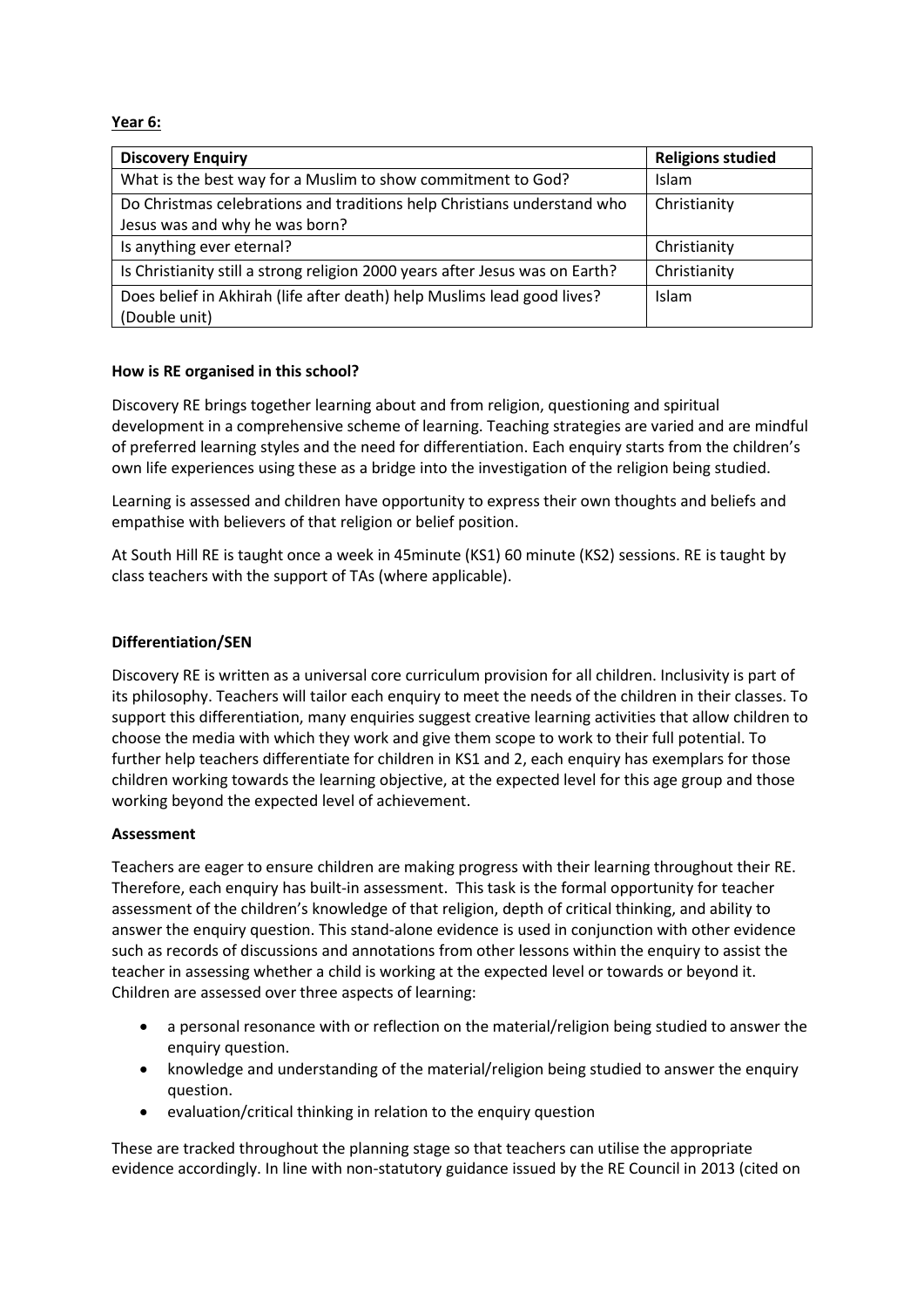page 1) descriptors of these aspects utilise age–related expectations of working towards, working at the expected attainment and working beyond.

### **Recording and tracking progress**

To support the teacher in tracking each child's progress throughout the year, there is an overview sheet for each enquiry on which to record the progress of the whole class. This supports teacher overview and facilitates subject leader monitoring and moderation. This feeds into our school Foundation data which is gathered 3 times a year.

### **Reporting to Parents/Carers**

The assessment process described above helps teachers report to parents/carers. Children will be given a - working towards, at expected, or above standard grading at the end of the year.

### **The Attainment Descriptors**

Working towards At expected Above standard

### **Monitoring and evaluation**

The RE leader monitors delivery of the programme through observation and discussion with teaching staff, as well as discussions with children and scrutiny of their written work to ensure consistent and coherent curriculum provision.

Evaluation of the programme's effectiveness is conducted on the basis of:

- Pupil and teacher evaluation of the content and learning processes
- Staff meetings to review and share experience
- Monitoring of assessment to ensure progression throughout the school.

### **External contributors**

RE gives particular opportunities to promote an ethos of respect for others, challenge stereotypes and build understanding of other cultures and beliefs. This contributes to promoting a positive and inclusive school ethos that champions democratic values and human rights**.** The British Values agenda is intrinsic to Discovery RE and a map of coverage is available on request.

External contributors from the community, e.g. local clergy, local members/speakers from other religions etc make a valuable contribution to the RE programme as do visits to places of worship. Their input is carefully planned and monitored so as to fit into and complement the programme.

Teachers are always present during these sessions and remain responsible for the effective delivery of the RE programme.

### **The Learning Environment**

Establishing a safe, open and positive learning environment based on trusting relationships between all members of the class, adults and children alike, is vital. To enable this, it is important that respect for each others' views and beliefs and those of the believers of that religion is encouraged at all times and that any artefacts are handled with respect and care.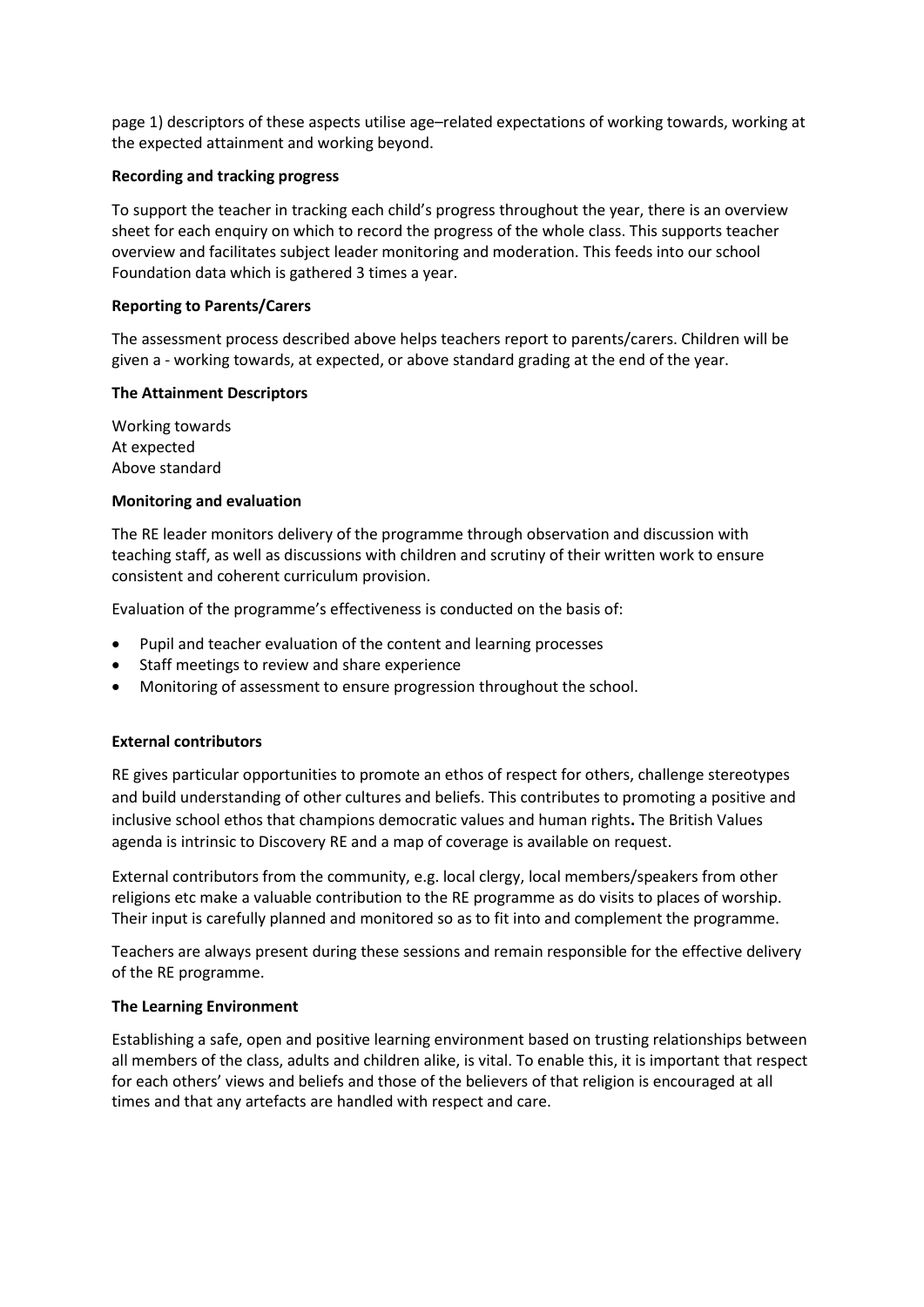### **Teaching Sensitive and Controversial Issues**

Sensitive and controversial issues are certain to arise in learning from real-life experience and discussing personal beliefs.

Topics are presented using a variety of views and beliefs so that pupils are able to form their own, informed opinions but also respect that others have the right to different opinions. Teachers should never feel obliged to discuss their own beliefs unless they feel comfortable doing so and can ensure that this will not influence or restrict the children's own expression.

### **Involving parents and carers**

The school believes that it is important to have the support of parents, carers and the wider community for the RE programme. Parents and carers are/will be given the opportunity to find out about and discuss RE through:

- Curriculum newsletters
- Displays
- \* Topic based homework

### **Withdrawal from RE lessons**

Parents/carers have the right to withdraw their children from all or part of the Religious Education. Those parents/carers wishing to exercise this right are invited in to see the head teacher and/or RE Leader who will explore any concerns and discuss any impact that withdrawal may have on the child. The school will ensure that parents who want to withdraw their children from RE are aware of the RE syllabus and that it is relevant to all pupils, and respects their own personal beliefs. Parents will be made aware of the learning objectives and what is covered in the RE curriculum and should be given the opportunity to discuss this, if they wish. The school may also wish to review such a request each year, in discussion with the parents.

The use of the right to withdraw should be at the instigation of parents and it should be made clear whether it is from the whole of the subject or specific parts of it. No reasons need be given. Where parents have requested that their child is withdrawn, their right must be respected. Once a child has been withdrawn they cannot take part in the RE programme until the request for withdrawal has been removed.

As a school it is our duty to inform our local Standing Advisory Council on RE regarding the numbers of children being withdrawn.

### **Links to other policies and curriculum areas**

We recognise the clear link between RE and the following policies and staff are aware of the need to refer to these policies when appropriate.

- Collective Worship
- Teaching and Learning Policy
- Equal Opportunities Policy
- Child Protection Policy
- SMSC Policy
- British Values
- Prevent Strategy